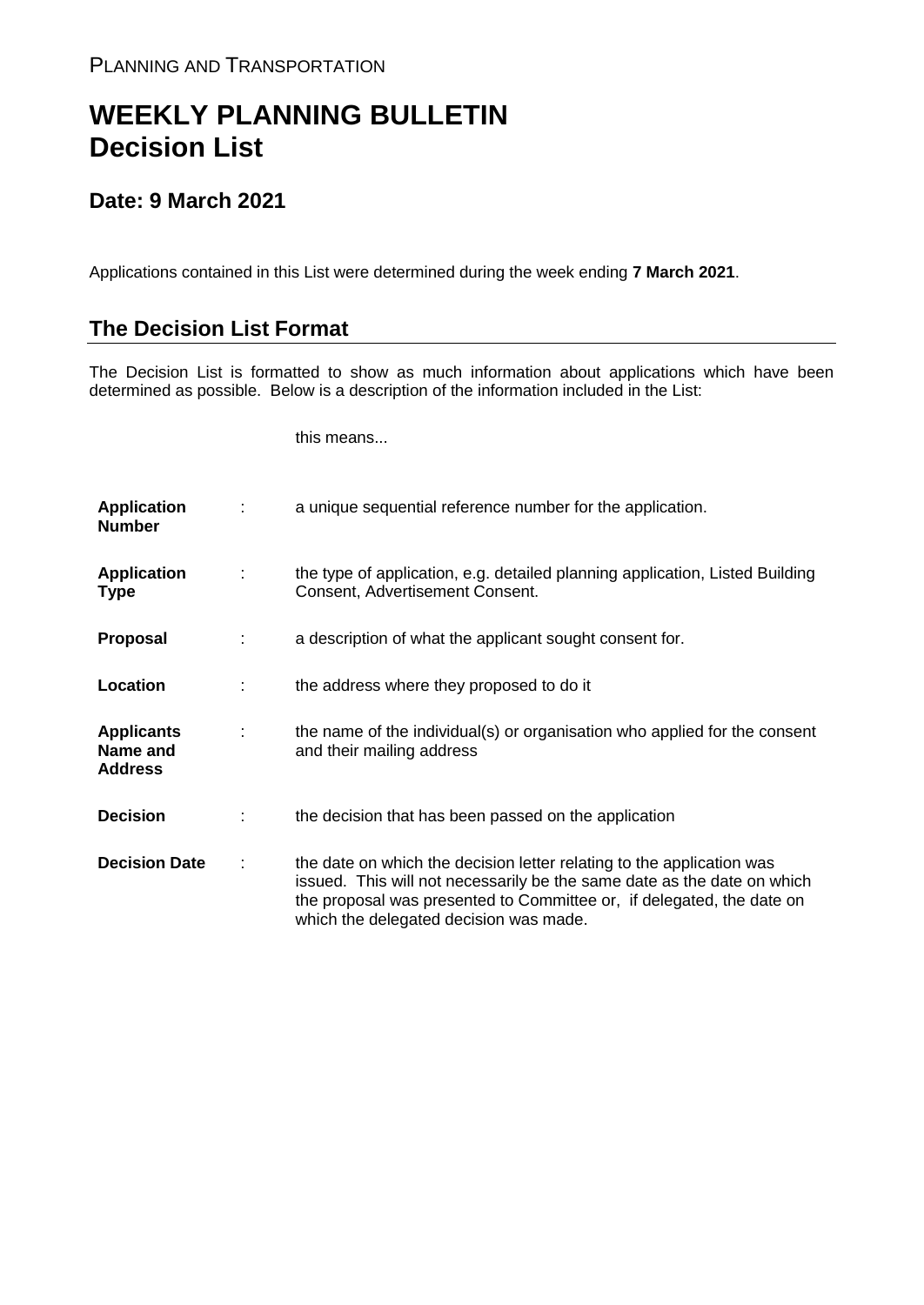| <b>Application No</b><br><b>Application Type</b><br><b>Proposal</b><br>Location<br><b>Applicant</b><br><b>Decision</b><br><b>Decision Issued</b>   | P/19/0568/PPP<br>Planning Permission in Principle<br>Development of Land for Residential Use<br>Land To The North Of 12A - 16 Slamannan Road, Slamannan Road, Avonbridge<br>Mr George Melville<br><b>Grant Planning Permission in Principle</b><br>1 March 2021<br>View the application details                                                                                                                                                                                                                  |
|----------------------------------------------------------------------------------------------------------------------------------------------------|------------------------------------------------------------------------------------------------------------------------------------------------------------------------------------------------------------------------------------------------------------------------------------------------------------------------------------------------------------------------------------------------------------------------------------------------------------------------------------------------------------------|
| <b>Application No</b><br><b>Application Type</b><br><b>Proposal</b><br>Location<br><b>Applicant</b><br><b>Decision</b><br><b>Decision Issued</b>   | P/20/0574/FUL<br><b>Planning Permission</b><br>Alterations to Shop Front and Change of Use and Subdivision from Hairdressers<br>(Class 1) to a Cafe (Class 3) and Shop (Class 1)<br>48 King Street, Stenhousemuir, Larbert, FK5 4HE<br>Harry Dhillon Holdings Ltd, Unit 8 Grange Court, Earls Gate Business Park,<br>Grangemouth, FK3 8ZF<br><b>Grant Planning Permission</b><br>5 March 2021<br>View the application details                                                                                    |
| <b>Application No</b><br><b>Application Type</b><br>Proposal<br>Location<br><b>Applicant</b><br><b>Decision</b><br><b>Decision Issued</b>          | $\mathcal{L}_{\mathrm{max}}$<br>P/20/0599/CPL<br>Certificate of Lawful Use - Proposed<br>Use of Unit 26 for Unrestricted Class 1 Food and Non Food Sales with the<br>Exception Only of those Goods Defined as Prohibited Uses in the 2001 Minute of<br>Agreement<br>Unit 26, Central Retail Park, Falkirk, FK1 1LW<br>Grantchester Developments (Falkirk) Limited, Kings Place, 90 York Way, London,<br><b>N19GE</b><br>Certify the Proposed Use / Dev as Lawful<br>4 March 2021<br>View the application details |
| <b>Application No</b><br><b>Application Type :</b><br><b>Proposal</b><br>Location<br><b>Applicant</b><br><b>Decision</b><br><b>Decision Issued</b> | P/20/0604/FUL<br><b>Planning Permission</b><br><b>Extension to Dwellinghouse</b><br>3 East Drive, Larbert, FK5 3EL<br>Mr Robert King, Bridge House, Naemoor Road, Crook Of Devon, KY13 0UH<br><b>Grant Planning Permission</b><br>5 March 2021<br>View the application details                                                                                                                                                                                                                                   |
| <b>Application No</b><br><b>Application Type</b><br><b>Proposal</b><br>Location<br><b>Applicant</b><br><b>Decision</b><br><b>Decision Issued</b>   | P/20/0626/CPL<br>Certificate of Lawful Use - Proposed<br>Use of Property as a Dwellinghouse for the Care of no more than 5 Residents,<br>under Class 9(a)(ii) of the Town and Country Planning (Use Classes) (Scotland)<br>Order 1997<br>35 Arnothill Gardens, Falkirk, FK1 5BQ<br>Inspire Scotland, Mr Christopher McNaught, Kirkintilloch Business Centre, 74<br>Townhead, Kirkintilloch, Scotland, G66 1NZ<br>Certify the Proposed Use / Dev as Lawful<br>5 March 2021<br>÷<br>View the application details   |